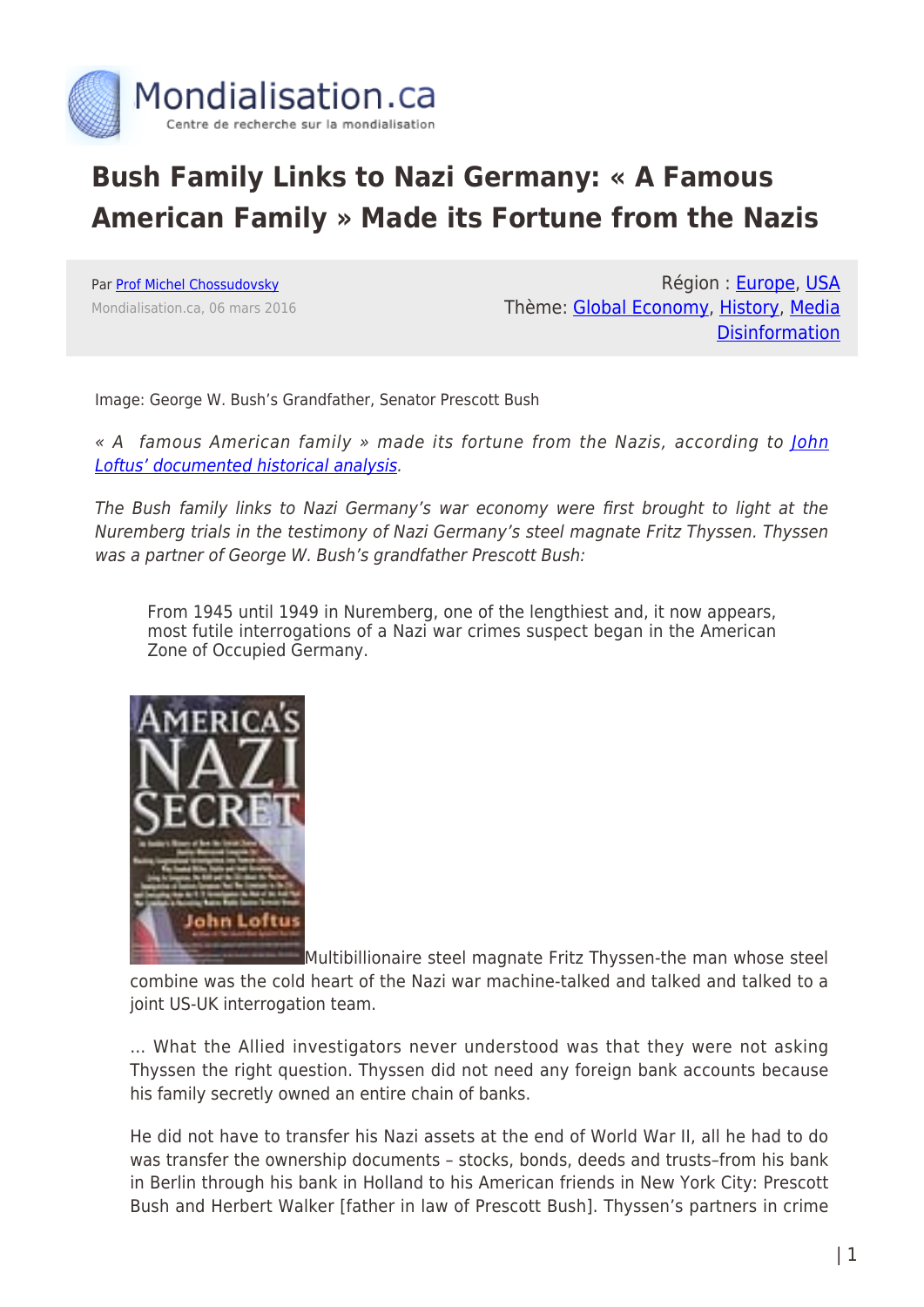were the father and [grandfather] of a future President of the United States [George Herbert Walker Bush]. (John Loftus, [How the Bush family made its fortune from the](http://www.globalresearch.ca/articles/LOF209A.html) [Nazis: The Dutch Connection](http://www.globalresearch.ca/articles/LOF209A.html), Global Research, February 2002, edit by GR)

The American public is not aware of the links of the Bush family to Nazi Germany because the historical record has been carefully withheld by the mainstream media.

In September 2004, however, The Guardian revealed that:

George Bush's grandfather, the late US senator Prescott Bush, was a director and shareholder of companies that profited from their involvement with the financial backers of Nazi Germany.

The Guardian has obtained confirmation from newly discovered files in the US National Archives that a firm of which Prescott Bush was a director was involved with the financial architects of Nazism.

His business dealings, which continued until his company's assets were seized in 1942 under the Trading with the Enemy Act, has led more than 60 years later to a civil action for damages being brought in Germany against the Bush family by two former slave labourers at Auschwitz and to a hum of pre-election controversy.

The evidence has also prompted one former US Nazi war crimes prosecutor to argue that the late senator's action should have been grounds for prosecution for giving aid and comfort to the enemy. ( Ben Aris and Duncan Campbell, How the Bush's Grandfather Helped Hitlers Rise to Power, [Guardian,](http://www.theguardian.com/world/2004/sep/25/usa.secondworldwar) September 25, 2004)

asia australia africa middle east development US americas cities

# How Bush's grandfather helped Hitler's rise to power

Rumours of a link between the US first family and the Nazi war machine have circulated for decades. Now the Guardian can reveal how repercussions of events that culminated in action under the Trading with the Enemy Act are still being felt by today's president

The more fundamental question is not whether Prescott Bush helped Adolph Hitler (image below). From a historical perspective, what is important is how the rise to power of Adolph Hitler was supportive of US business interests in Germany.

US Presidential Elections

The Guardian article was published on September 25, 2004 at the height of the US election campaign which led to the reelection of George W. Bush and Dick Cheney on Tuesday November 2nd 2004.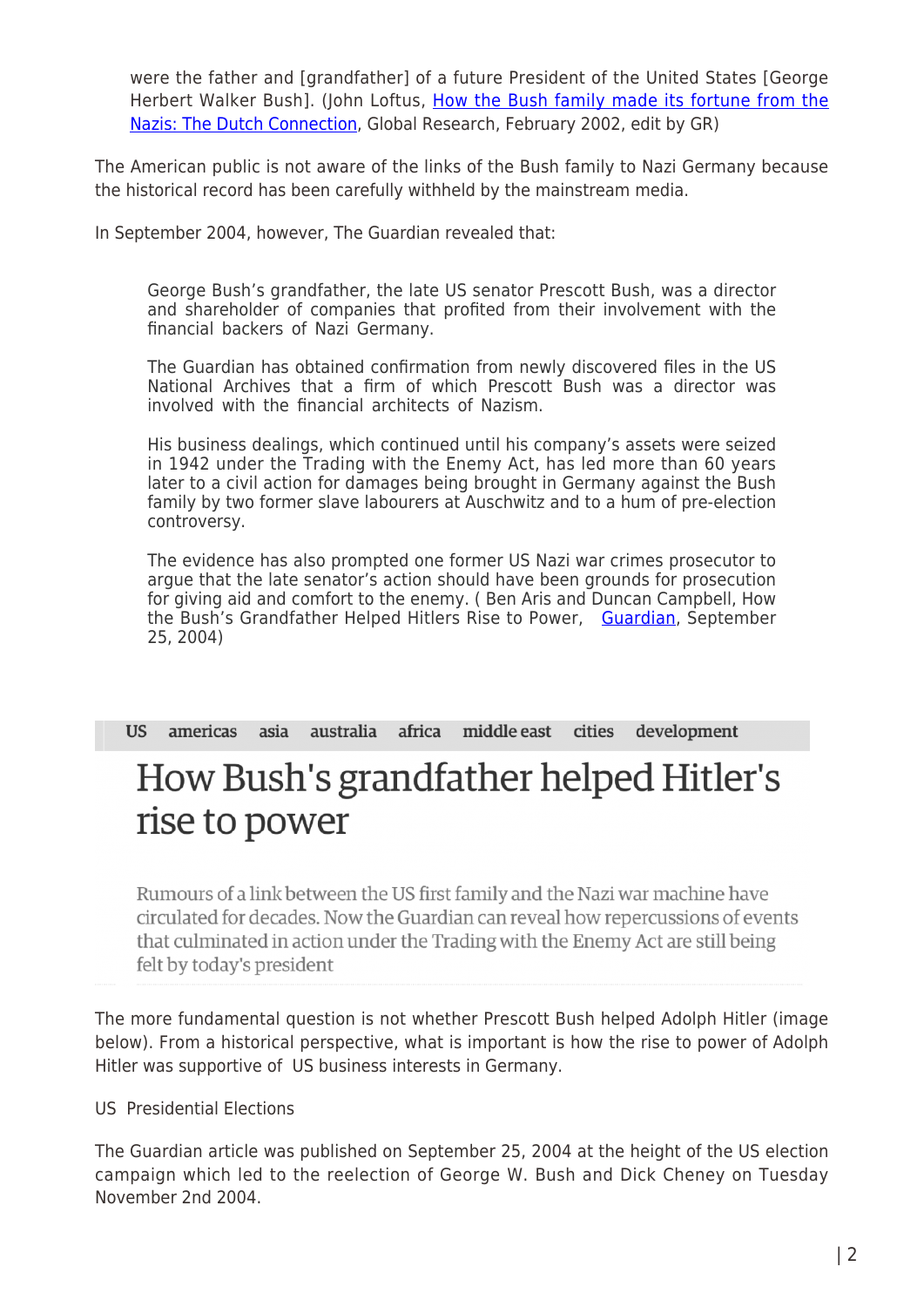Deafening silence. The US media provided no coverage of GWB's family history. Had the American people known that the Bush family had links to Nazi Germany, John Kerry would have won the presidency in 2004 in a landslide.

Similarly, Michael Dukakis would have won the presidency in 1989 against George Herbert Walker Bush. In fact, had this been revealed to the American people in the wake of the Nuremberg trials (1945-1949), Bush Senior would never have entered politics and his father Prescott Bush would never have become Senator.

Is there a pattern? Do you have to be a wealthy war criminal to accede to high office?

Prescott Bush had links to Nazi Germany, Bush Senior and George W. Bush had links to the Bin Laden Family…

What must be ensured to protect American democracy is that none of these « awkward truths » which reveal the crimes committed by prominent politicians be the object of media coverage. Needless to say, propaganda is essential to uphold the legitimacy of presidential candidates in the eyes of public opinion.

War Crimes. Crimes against Humanity

Nazi war crimes with the complicity of Wall Street and the Bush family?

US war crimes committed by Bush Junior in Iraq (2003), Bush Senior (the Gulf War, 1991), Is there a relationship?

What was the role of the late senator Prescott Bush in his dealings with Nazi Germany:

While the president's [George W. Bush] father had dealings with the bin Ladens, his grandfather [Prescott Bush] made a considerable share of the family fortune through his dealings with Nazi Germany. Some have suggested that the Bushes' assets have their ultimate source, in part, in the exploitation of slave labor at Auschwitz itself.

…

Loftus argues that this money—a substantial sum at that time—included direct profit from the slave labor of those who died at Auschwitz.

In an interview with journalist Toby Rogers, the former prosecutor said:

"It is bad enough that the Bush family helped raise the money for Thyssen to give Hitler his start in the 1920s, but giving aid and comfort to the enemy in time of war is treason. The Bush bank helped the Thyssens make the Nazi steel that killed Allied solders. As bad as financing the Nazi war machine may seem, aiding and abetting the Holocaust was worse. Thyssen's coal mines used Jewish slaves as if they were disposable chemicals. There are six million skeletons in the Thyssen family closet, and a myriad of criminal and historical questions to be answered about the Bush family's complicity." (emphasis added)

Prescott Bush was by no means unique, though his financial connections with the Third Reich were perhaps more intimate than most. Henry Ford was an avowed admirer of Hitler, and together GM and Ford played the predominant role in producing the military trucks that carried German troops across Europe.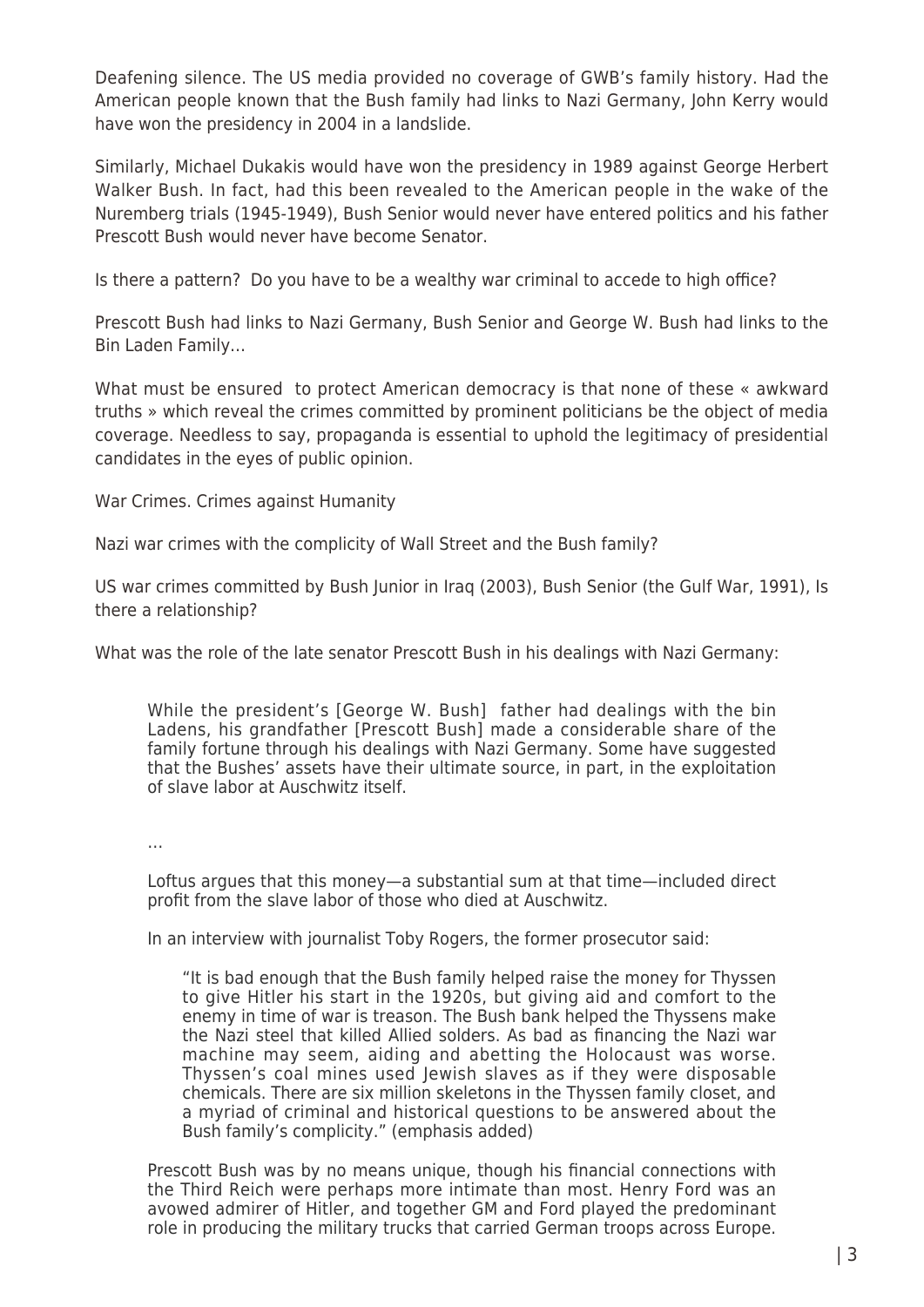After the war, both auto companies demanded and received reparations for damage to their German plants caused by allied bombing. (Bill Venn, [A](https://www.wsws.org/en/articles/2003/06/bush-j05.html) [presidential visit to Auschwitz, The Holocaust and the Bush family](https://www.wsws.org/en/articles/2003/06/bush-j05.html) [fortune,](https://www.wsws.org/en/articles/2003/06/bush-j05.html) WSWS.or[g,](https://www.wsws.org/en/articles/2003/06/bush-j05.html) 5 June 2003)

Evidence of the Bush family's links to Nazism was available well before George Herbert Walker Bush (Senior) and George W. Bush entered politics. According to John Buchanan [\(New Hampshire Gazette](http://www.rense.com/general42/bshnazi.htm), 10 October 2003):

After 60 years of inattention and even denial by the U.S. media, newlyuncovered government documents in The National Archives and Library of Congress reveal that Prescott Bush, the grandfather of President George W. Bush, served as a business partner of and U.S. banking operative for the financial architect of the Nazi war machine from 1926 until 1942, when Congress took aggressive action against Bush and his « enemy national » partners.

The documents also show that Bush and his colleagues, according to reports from the U.S. Department of the Treasury, tried to conceal their financial alliance with German industrialist Fritz Thyssen, a steel and coal baron who, beginning in the mid-1920s, personally funded Adolf Hitler's rise to power by the subversion of democratic principle and German law. Furthermore, the declassified records demonstrate that Bush and his associates, who included E. Roland Harriman, younger brother of American icon W. Averell Harriman, and George Herbert Walker, President Bush's maternal great-grandfather, continued their dealings with the German industrial tycoon for nearly a year after the U.S. entered the war.

While Prescott Bush's « company's assets were seized in 1942 under the Trading with the Enemy Act, George W. Bush's grandfather was never prosecuted for his business dealings with Nazi Germany.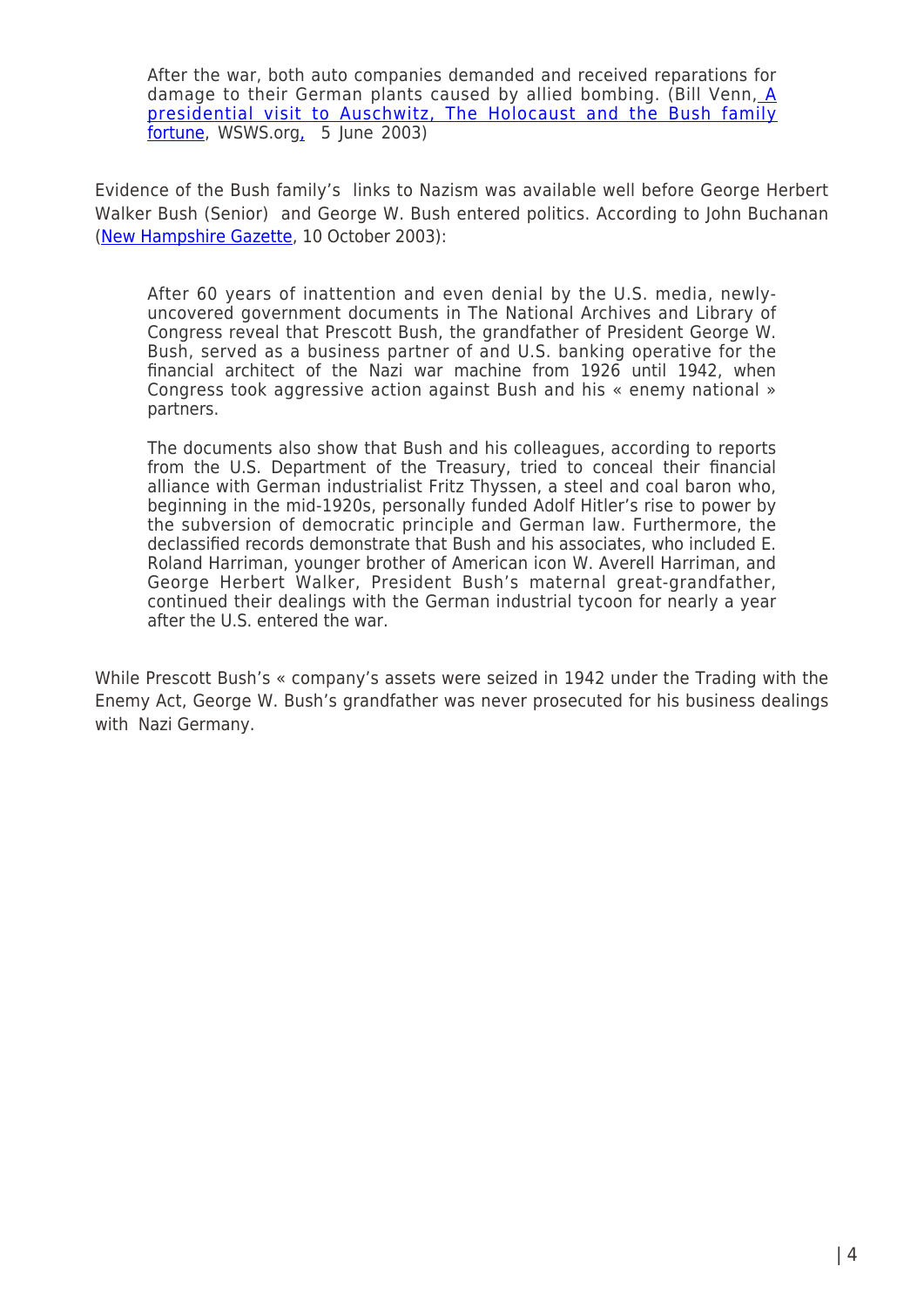#### [Vesting Order Number 248]

### ALL OF THE CAPITAL STOCK OF UNION BANK-ING CORPORATION AND CERTAIN INDEBTED-**NESS OWING BY IT**

Under the authority of the Trading with the enemy Act, as amended, and Executive Order No. 9095, as amended.<sup>1</sup> and pursuant to law, the undersigned. after investigation, finding:

(a) That the property described as follows:

All of the capital stock of Union Banking Corporation, a New York corporation, New York, New York, which is a business enterprise within the United States, consisting of 4,000 shares of \$100 par value common capital stock, the names of the registered owners of which, and the number of shares owned by them respectively, are as follows:

|                                            | Number of |
|--------------------------------------------|-----------|
| Names                                      | shares    |
| E. Roland Harriman__________________ 3,991 |           |
| Cornelius Lievense___________________      |           |
| Harold D. Pennington---------------        |           |
|                                            |           |
| Prescott S. Bush_____________________      |           |
| H. J. Kouwenhoven                          | 1         |
| Johann G. Groeninger______________         |           |
|                                            |           |
| <sup>1</sup> 7 F.R. 5205.                  |           |

« In 1952, Prescott Bush was elected to the U.S. Senate, with no press accounts about his well-concealed Nazi past. There is no record of any U.S. press coverage of the Bush-Nazi connection during any political campaigns conducted by George Herbert Walker Bush, Jeb Bush, or George W. Bush, with the exception of a brief mention in an unrelated story in the Sarasota Herald Tribune in November 2000 and a brief but inaccurate account in The Boston Globe in 2001. » (John Buchanan, op. cit)

Up until Pearl Harbor (December 1941), Wall Street was trading with the enemy. In the wake of Pearl Harbor, Standard Oil continued to sell oil to Nazi Germany through the intermediation of so-called « neutral countries » including Venezuela and Argentina.

Michel Chossudovsky, Global Research March 6, 2016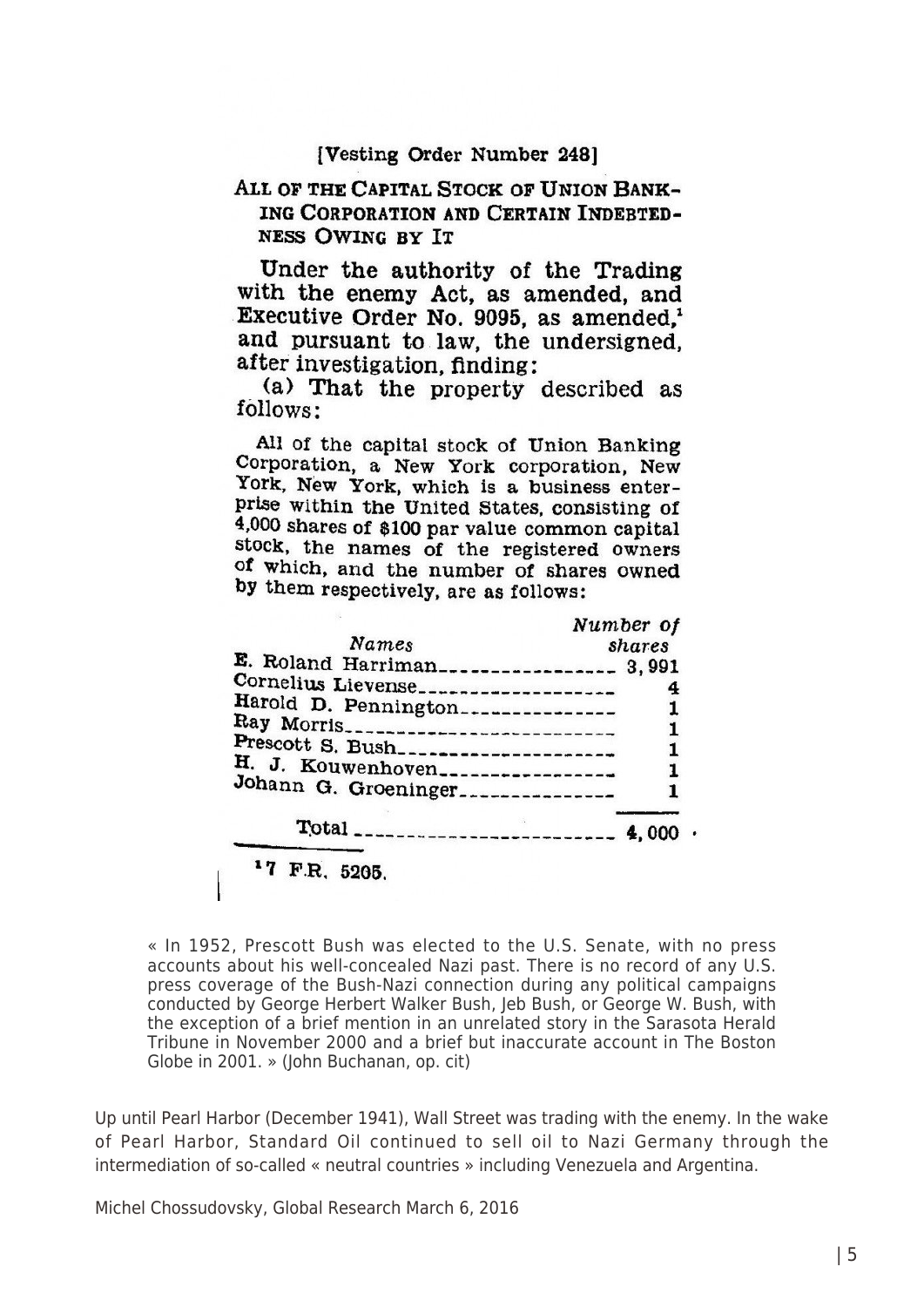Articles Par : [Prof Michel](https://www.mondialisation.ca/author/michel-chossudovsky) [Chossudovsky](https://www.mondialisation.ca/author/michel-chossudovsky) **A propos :** 

Michel Chossudovsky is an award-winning author, Professor of Economics (emeritus) at the University of Ottawa, Founder and Director of the Centre for Research on Globalization (CRG), Montreal, Editor of Global Research. He has taught as visiting professor in Western Europe, Southeast Asia, the Pacific and Latin America. He has served as economic adviser to governments of developing countries and has acted as a consultant for several international organizations. He is the author of eleven books including The Globalization of Poverty and The New World Order (2003), America's "War on Terrorism" (2005), The Global Economic Crisis, The Great Depression of the Twenty-first Century (2009) (Editor), Towards a World War III Scenario: The Dangers of Nuclear War (2011), The Globalization of War, America's Long War against Humanity (2015). He is a contributor to the Encyclopaedia Britannica. His writings have been published in more than twenty languages. In 2014, he was awarded the Gold Medal for Merit of the Republic of Serbia for his writings on NATO's war of aggression against Yugoslavia. He can be reached at crgeditor@yahoo.com Michel Chossudovsky est un auteur primé, professeur d'économie (émérite) à l'Université d'Ottawa, fondateur et directeur du Centre de recherche sur la mondialisation (CRM) de Montréal, rédacteur en chef de Global Research.

**Avis de non-responsabilité** : Les opinions exprimées dans cet article n'engagent que le ou les auteurs. Le Centre de recherche sur la mondialisation se dégage de toute responsabilité concernant le contenu de cet article et ne sera pas tenu responsable pour des erreurs ou informations incorrectes ou inexactes.

Le Centre de recherche sur la mondialisation (CRM) accorde la permission de reproduire la version intégrale ou des extraits d'articles du site **Mondialisation.ca** sur des sites de médias alternatifs. La source de l'article, l'adresse url ainsi qu'un hyperlien vers l'article original du CRM doivent être indiqués. Une note de droit d'auteur (copyright) doit également être indiquée.

Pour publier des articles de **[Mondialisation.ca](https://mondialisation.ca)** en format papier ou autre, y compris les sites Internet commerciaux, contactez: [media@globalresearch.ca](mailto:media@globalresearch.ca)

[Mondialisation.ca](https://mondialisation.ca) contient du matériel protégé par le droit d'auteur, dont le détenteur n'a pas toujours autorisé l'utilisation. Nous mettons ce matériel à la disposition de nos lecteurs en vertu du principe "d'utilisation équitable", dans le but d'améliorer la compréhension des enjeux politiques, économiques et sociaux. Tout le matériel mis en ligne sur ce site est à but non lucratif.